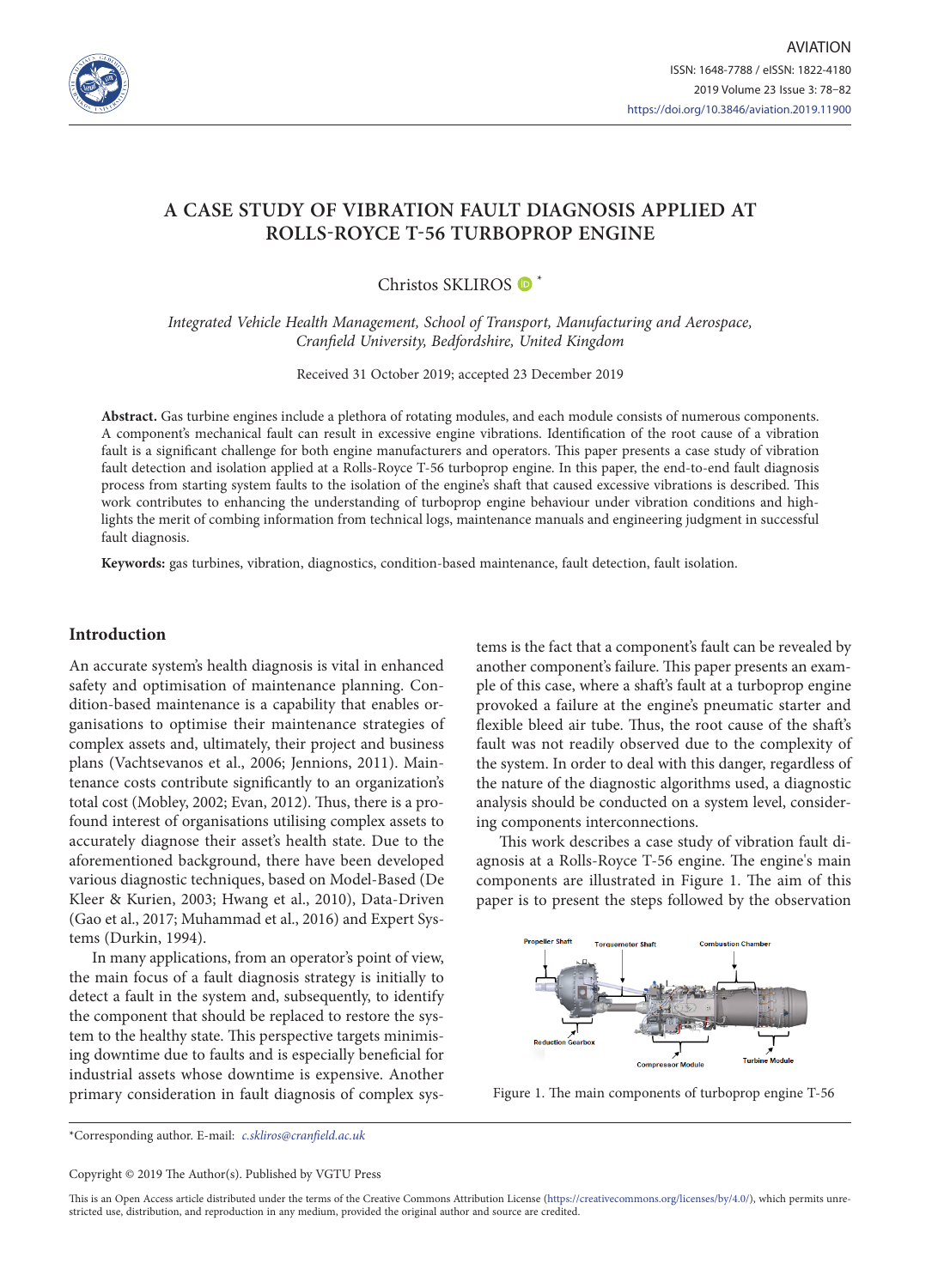of fault symptoms until the faulty module is identified. The main objective is the discussion of maintenance actions and decisions taken through this process. The major step forward is that fault isolation went beyond the steps suggested in the Fault Isolation Manual (FIM). Decisions for fault diagnosis were based on a combination of FIM, maintenance logs, and engineering judgment. This case study refers to a legacy engine model, and conclusions can be generalised to similar applications. This work does not target suggesting an algorithm for capturing engine vibrations. The main emphasis is given in presenting the way vibration fault symptoms are observable from a technician's point of view, and the reasoning followed to proceed to maintenance actions, based on the sensor information that can be extracted from a legacy system.

#### **1. State-of-art**

#### **1.1. T-56 Engine background**

The turboprop is a gas turbine engine that drives a propeller. The design and development of turboprop engines started in the early '20s and through the years, and it has been widely used in many aircrafts. Propulsion offered by turboprop engines is mainly generated by the propeller rather than the exhaust gases reaction (Jackson, 1997; Walsh & Fletcher, 2004).

In this paper, a vibration fault diagnosis case study is conducted on a Rolls-Royce T-56 engine operated at a military cargo aircraft. T-56 operates at a constant rotational speed and drives a variable pitch propeller, and the fuel flow is controlled by a hydro-mechanical fuel control unit. Figure 1 illustrates the T-56 configuration. T-56 is a single shaft engine, and it consists of a propeller which is mounted on a reduction gearbox. Mechanical energy is transmitted to the gearbox from the gas turbine through a torque meter shaft. The gas turbine which drives the torque meter shaft consists of a 14-stage axial compressor followed by a 6-can annular combustion chamber and a 4-stage axial turbine.

A pneumatic starter mounted on the reduction gearbox is used to initiate the starting process. Bleed air generated by another operating engine or by the Auxiliary Power Unit is directed through the aircraft's high-pressure bleed air ducting to a pressure regulating valve (starter

control valve). After the bleed air pressure has been regulated at a level that satisfies the starter's safe limits, it enters the pneumatic starter. Figure 2 presents the sequence of components directing bleed air from the aircraft's bleed air system to the pneumatic starter. The pneumatic starter engages with the gearbox by a clutch assembly and disengages at approximately 60% of nominal engine speed (Hungate, 1979).

#### **1.2. Vibrations fault detection techniques**

Vibration faults diagnostics is an active field of research since it is of great interest to both operators and manufacturers. Public domain literature dedicated to vibration fault diagnosis is vast. This brief literature survey targets in gleaning the most representative ideas and techniques used to approach this issue. Detailed analysis of the presented methodologies and algorithms would increase the length of the paper significantly and would deviate from the scope of this work.

Source of a vibration fault can be a mechanical fault of a component of a rotating module. Some characteristic examples are cracks of bearings, shaft misalignment, unbalanced compressor or turbine modules, non-uniform degradation of compressor, or turbine blades (Cubillo, Perinpanayagam, & Esperon-Miguez, 2016). The main targets of vibration fault diagnosis strategies aim in detecting vibration faults at initial stages and identifying the fault's root cause. In order to achieve this, appropriate velocity or acceleration signals are captured from various locations of the system under investigation (Milne et al., 2018; Teng et al., 2016). Locations of mounting signal transducers are specified by the system's manufacturer. Modern system designs have embedded vibration transducers targeted to capture abnormal signals while the system is operating.

The acquired signals are analysed using signal processing algorithms. The most popular algorithms used are Fast Fourier Transformation (Mirsaitov & Ignatkov, 2018; Teng et al., 2016; Djaidir et al., 2017; Nivesrangsan, 2018; Silva et al., 2018) and Wavelet transformation (Fedoronchak & Kolpakova, 2018; Jia et al., 2018; Cubillo et al., 2016; Hu et al., 2018; Haidong et al., 2018; Teng et al., 2016; Silva et al., 2018) The final assessment of the fault detection, component identification, or degradation severity has been achieved using artificial intelligence algorithms,



Figure 2. Engine bleed air and starting system components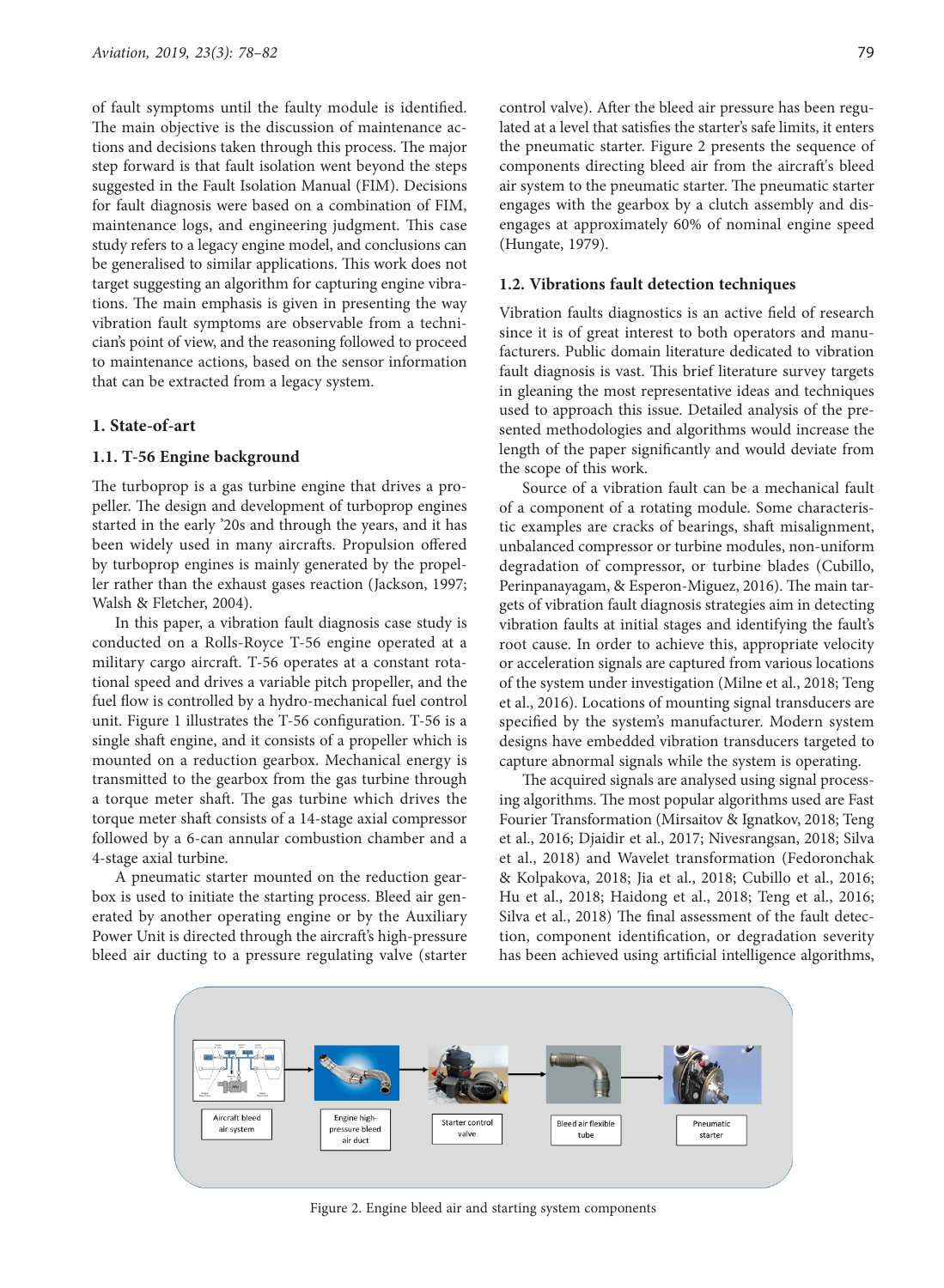such as machine learning (Hu et al., 2018; Jia et al., 2018) or model-based methods (Cubillo, Perinpanayagam, & Esperon-Miguez, 2016; Saha & Vachtsevanos, 2006).

An interesting finding in this literature survey is that most of the research conducted in this area concentrates at isolated components (e.g. bearings, gear components in a gearbox or shafts). Providing a few examples, in Teng et al. (2016) fault detection in a wind turbine's gearbox is conducted by analysing accelerometer signals using wavelet transformation. In Nivesrangsan (2018), a ball bearing vibration analysis is undertaken using the Fourier transform. Holistic case studies of systems in service is an issue not sufficiently discussed (Djaidir et al., 2017).

#### **2. Engine fault investigation**

The symptoms that indicated excessive engine vibrations were related with faults in the starting system components. The initial symptom occurred during an engine start attempt when the engine did not crank, and the aircraft's mission was cancelled. The maintenance personnel followed the instructions in the Fault Isolation Manual (FIM) corresponding to "failure to start" and replaced the engine's starter which restored the engine to operational condition. However, after three engine ignition cycles, another unsuccessful start attempt occurred. This was an identical fault where the engine could not crank and, as in the previous case, the maintenance action that restored the engine to the operating condition was the replacement of the pneumatic starter.

Finally, after five engine ignitions, the engine could not crank. After a visual inspection, the flexible tube connecting the starter control valve with the starter was found to be broken. The latter observation was the third fault in a short period of time that was related to the starting system. Therefore, it was concluded that there existed a more fundamental fault that had not been detected that caused the failures of the starter and the flexible tube. The FIM did not provide any guidance for this phenomenon, so the fault detection and isolation process after that point was based on engineering reasoning of the engine's operation and architecture.

Initially, a fault at the starter control valve was suspected. It was assumed that the starter control valve could not regulate the bleed air pressure, and this resulted in bleed air entering the flexible tube and the pneumatic starter at an excessive pressure. In order to test the starter control valve, dry motoring of the engine was conducted and the starter control valve outlet pressure was measured. The results of the starter control valve test proved that the valve regulates the bleed air pressure correctly and dispatches bleed air at the appropriate pressure to both the flexible tube and the pneumatic starter.

Since the underlying fault was not in the bleed air system, the engine's structural integrity was suspected. Excessive engine vibrations were the next most probable cause of the repeated component failures. Excessive vibrations are related to a fault in one of the main rotating modules: propeller, gearbox, torque meter shaft, compressor, and turbine. The referred components consist of many parts that can be responsible for generating excessive vibrations. For example, the compressor module consists of many rotating blades, bearings, and a shaft. However, maintenance actions applicable to base maintenance capabilities are resultant from a replacement of each one of the main modules. Thus, fault detection and isolation were focused on isolating the fault to one of the main modules.

#### **3. Vibration fault isolation and discussion**

The T-56 does not have an in-situ vibration monitoring system. For this reason, in order to trace down the root cause of excessive vibrations, the engine was removed from the aircraft and was installed at a test cell to proceed at the fault isolation stage. Based on the corresponding technical manuals, velocity transducers were installed at three locations to measure engine vibrations for the three main engine's rotating modules: gearbox (horizontal), compressor (horizontal), and turbine (vertical), as illustrated in Figure 3. Peak-to-Peak displacement of the velocity transducer signals was measured for all three locations. Also, the dynamic balance of the propeller was carried out since an unbalanced propeller can be a source of excessive engine vibrations. For the dynamic balancing procedure, a velocity transducer was mounted horizontally at the front side of the gearbox. The tests aimed in investigating if the Peak-to-Peak displacements captured by the velocity transducers are within their respective limitation as reported in the maintenance manual.

An engine run was conducted, and it was observed that the propeller was balanced correctly, and the measurements of the vertical velocity transducer mounted at the turbine were within the safe limit. However, both the measurements of the horizontal velocity transducers installed at the gearbox and the compressor were significantly above their respective safe limits. The same results appeared while operating the engine under a wide range of power outputs. The same test was repeated three times and all tests had identical results.

The findings of the tests verified the initial suspicion that the cause of the repeated starter and flexible tube failures was caused due to excessive engine vibrations. The next challenge was to identify the module that should be replaced to restore the engine to service. Since the propeller was dynamically balanced and the turbine's measurements were within the safe limit, the three remaining modules (gearbox, torque meter shaft, and compressor) were more prone to be responsible for the engine's excessive vibrations.

All three candidate components could cause the vibration fault. In order to identify the degraded module, the suspected modules should be serially replaced until one of them results in an engine free of excessive vibrations. Due to workshop logistics and available spare parts, it was decided to initially replace the torque meter shaft. Following the replacement, the engine was installed at the test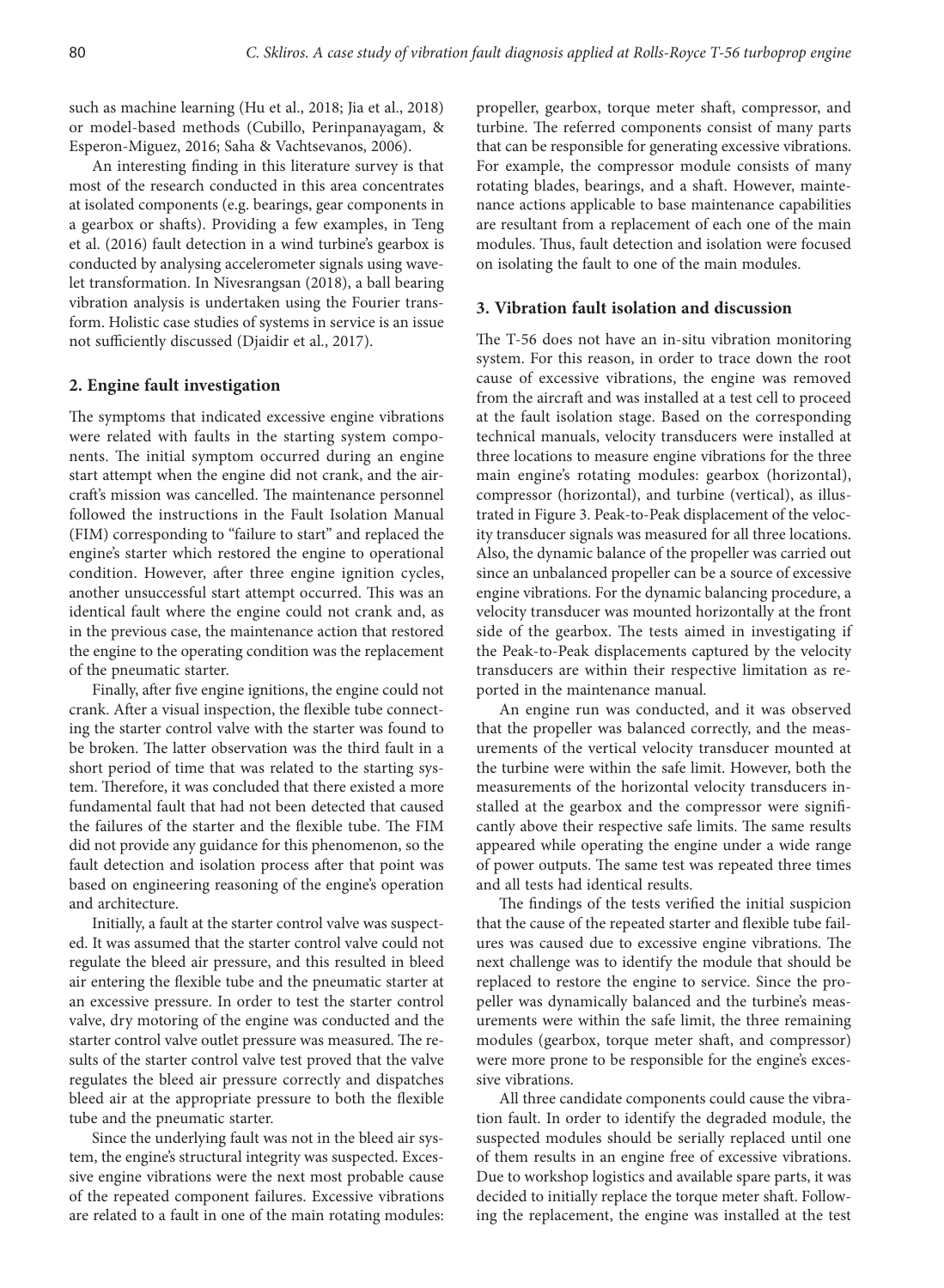

Figure 3. Locations of velocity transducers

cell and vibration readings were collected. Vibrations were monitored, following the same testing process described in the previous paragraph, and all measurements from the velocity transducers were within the safe limits. Based on this outcome, the torque meter shaft was identified as the faulty module that caused excessive vibrations. Table 1 summarises the findings of vibration monitoring on the test cells. The engine was returned to service, and none of the repeated faults (starter failure, flexible tube failure) was observed. This was a final verification of the successful diagnosis of the excessive vibration fault.

One of the main factors that contributed to identifying the repeatability of the faults were the updated maintenance logs. In an organisation in which aircraft operations and maintenance are conducted "around the clock" and by different technicians, the only method to capture fault repeatability is to maintain updated and well-organised maintenance logs. By consulting the maintenance logs, it was possible to identify that the starter and flexible tube faults were an indication of another underlying fault. Fault repeatability is a crucial aspect that should be considered, otherwise an endless loop of replacing the same component will continue. This affects the logistics of an organisation since the flow of outgoing spare parts compared to the flow of incoming will be unbalanced. Also, excessive vibrations can have catastrophic effects and result in an engine breakdown.

 The three main elements on which the fault diagnosis process was based are:

- 1. Keeping updated technical logs and consulting them before conducting maintenance actions
- 2. Following the procedures described in the technical manuals
- 3. Engineering reasoning based on the knowledge of the system under examination

Valuable insights can be extracted from this fault event regarding both the engine's behaviour under excessive vibrations as well as maintenance management. Even though identifying the existence of an underlying fault, isolation of the root cause requires domain knowledge of the system under investigation. As presented in section 2, the engine's faults were initially assumed to be associated with degraded pneumatic starters. A fault in the starter control valve would not affect any other component apart from the starter control valve. For this reason, the fault isolation efforts were directed towards the starter control valve. Finally, since the fault was not related to

| Component | Measurement values compared to limitations<br>described in the maintenance manuals<br>$\vee$ : Within the safe limit<br>$\times$ : Outside of safe limit |                                           |
|-----------|----------------------------------------------------------------------------------------------------------------------------------------------------------|-------------------------------------------|
|           | Vibration monitoring<br>before torquemeter                                                                                                               | Vibration monitoring<br>after torquemeter |
|           | shaft replacement                                                                                                                                        | shaft replacement                         |

Propeller  $\checkmark$   $\checkmark$ Gearbox  $\times$   $\times$ Compressor **×** ★ ★ Turbine  $\vee$   $\vee$ 

Table 1*.* Vibration test measurement results

the bleed air system, based on the engine's architecture the engine's structural health condition was investigated. Excessive vibrations can cause structural damage to other engine components. By measuring the vibration levels and comparing them with the recommended safe limits, it was verified that the faults in the starting system components were caused by excessive vibrations.

It was proven that following the instructions in the technical manuals and by using velocity transducers, excessive vibrations can be successfully detected. Also, the velocity transducers connected to each module are not able to isolate a vibration fault to its corresponding component. In the case study described, even though the transducers mounted at the gearbox and the compressor capture vibration values are above the limit, neither the gearbox nor the compressor were responsible for the fault. Furthermore, the existence of a mechanical fault at an engine's module (torque meter shaft) transfers its effect and causes excessive vibrations to adjacent modules (gearbox, compressor) that are connected. This phenomenon encases the danger that adjacent components become degraded and cause engine faults. Finally, a mechanical fault existed at the torque meter shaft, despite the fact that excessive vibrations did not affect the engine's thermodynamic characteristics. Values of pressure, temperature, and mass flow through the engine's gas turbine did not exceed their nominal limits, even though the engine suffered from excessive vibrations.

# **Conclusions**

After a failure to start the engine, the steps described in the FIM provided by the Original Equipment Manufacturer (OEM) are followed. Based on these steps, the pneumatic starter was replaced, and the engine could start normally. The repeated unsuccessful attempts at a very short period led to the conclusion that the root cause was not related to the starting system components. An investigation of the engine's vibration characteristics indicated that a fault in the torque meter shaft caused excessive vibrations which subsequently caused the starter motor and flexible duct failures. The fault isolation reasoning required in this case study had to go beyond standard troubleshooting actions.